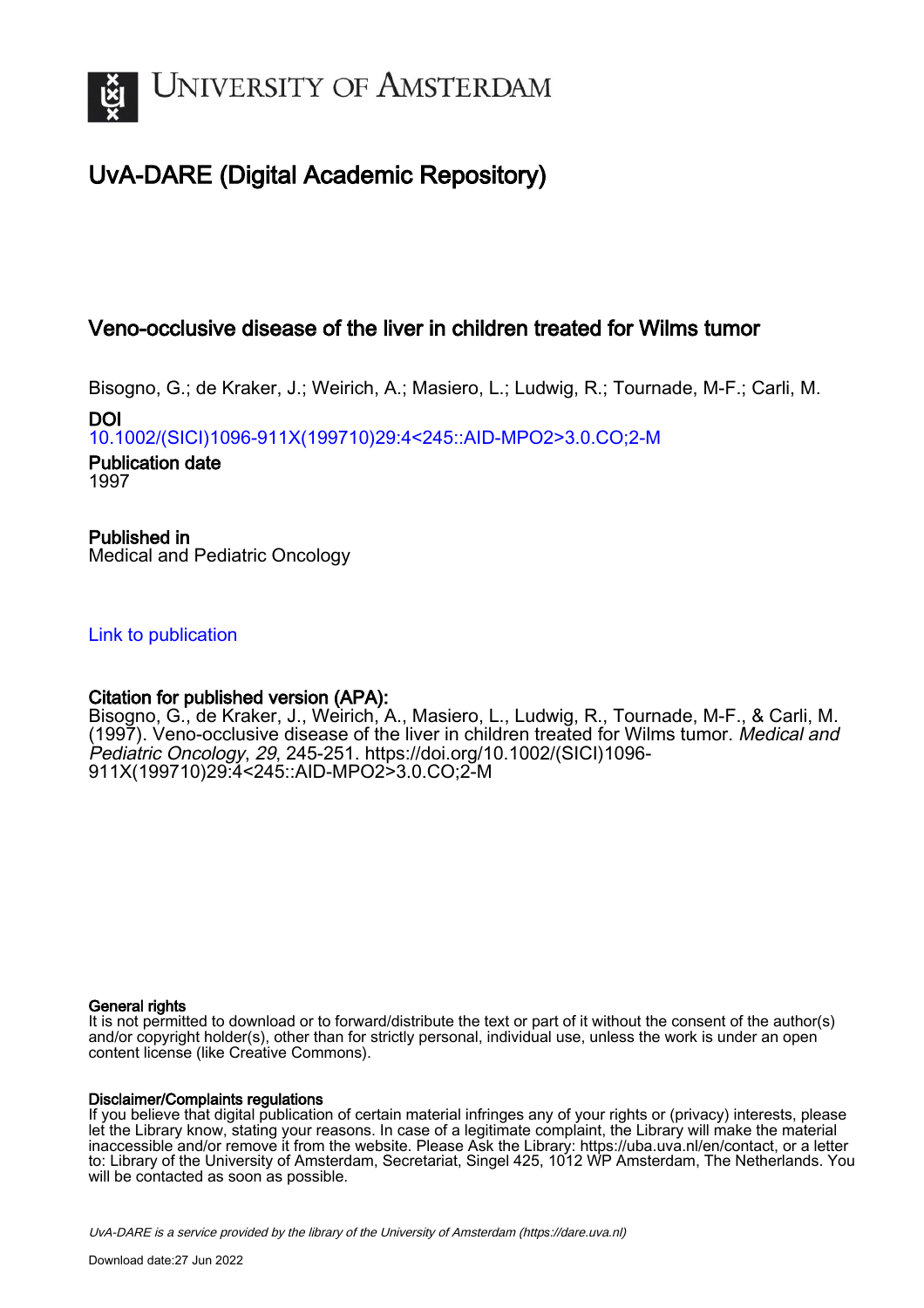## **Veno-Occlusive Disease of the Liver in Children Treated for Wilms Tumor**

**Gianni Bisogno, MD, 1\* Jan de Kraker, MD, <sup>2</sup> Angela Weirich, MD, 3 Lucia Masiero, PhD, <sup>1</sup> Rolf Ludwig, MD, <sup>3</sup> Marie France Tournade, MD, <sup>4</sup> and Modesto Carli, MD<sup>1</sup>**

**Introduction.** Hepatotoxicity consistent with the clinical diagnosis of veno-occlusive disease (VOD) of the liver has been suspected after conventional anti-cancer chemotherapy in children.

**Methods.** To establish the incidence of hepatotoxicity and its relationship with VOD, we analyzed toxicity data obtained on 511 children affected by Wilms tumor and treated according to the SIOP-9 protocol. They all received pre- and postnephrectomy chemotherapy using dactinomycin (AD) and vincristine (VCR)  $\pm$  other drugs  $\pm$  radiotherapy according to surgical stage and histology.

**Results.** Sixty-four patients suffered at least one episode of hepatotoxicity and 41 satisfied the criteria for a clinical diagnosis of VOD. In this latter group, toxicity occurred during preoperative treatment in 15 patients and was confirmed histopathologically in 9 of the 16 liver biopsies obtained. There was a higher percentage of children aged less than 1 year at diagnosis in the VOD group than in the other patients (24% vs. 11.4%). The degree of liver damage in the younger patients seems important, as suggested by a higher increase in transaminases. VOD developed in 12% of the 68 irradiated children vs. 7% in the non-irradiated group. Statistical analysis showed an increased risk of VOD in younger patients ( $p < 0.001$ ) and in those receiving radiotherapy ( $p < 0.001$ ). All patients recovered after 6–180 days using supportive therapy only.

**Conclusions.** (1) 8% of children treated according to the SIOP-9 protocol, developed hepatotoxicity consistent with VOD. Excluding patients who received radiotherapy, the incidence was 6%. These figures are much higher than in earlier reports, though different diagnostic criteria were used. (2) Chemotherapy with AD and VCR seems to be a major cause of VOD. (3) Risk factors are young age and concomitant radiotherapy. (4) VOD does not prejudice positive outcome for these patients. Med. Pediatr. Oncol. 29:245–251, 1997. © 1997 Wiley-Liss, Inc.

**Key words:** veno-occlusive disease; Wilms tumor; chemotherapy; radiotherapy

## **INTRODUCTION**

Veno-occlusive disease of the liver (VOD) is a wellknown complication in patients undergoing high-dose chemotherapy and bone marrow transplantation. The clinical signs of the disease are hepatomegaly, sudden weight gain with or without ascites, and jaundice. In 10–60% of patients it occurs within the first few weeks after transplantation. Pathological examination of affected liver shows obliteration of the small hepatic venules and damage to endothelial cells, sinusoids, and hepatocytes [1].

VOD has also been reported following conventional anti-cancer chemotherapy, with or without abdominal irradiation [2–5], particularly in children treated for Wilms tumor. The diagnosis of such cases has been based mainly on clinical findings, however, without histological confirmation [6–8]. To establish the incidence of hepatotoxicity in Wilms tumor patients, its relationship with VOD and any potential predisposing factors, we analyzed toxicity data obtained on children enrolled in the SIOP-9 nephroblastoma protocol.

### **PATIENTS AND METHODS**

#### **Patients**

The SIOP-9 protocol was started in November 1987 and closed in November 1991. The German Pediatric Oncology Group (GPOH) joined in January 1989. Eligibility criteria for randomization in the trial were: (a) age over 6 months or under 16 years, (b) no previous treatment, (c) unilateral tumor presenting with certain clinical and radiological characteristics of nephroblastoma, (d) absence of metastases.

A total of 852 patients (228 from the GPOH) were registered. Three hundred- and forty-one patients were

<sup>&</sup>lt;sup>1</sup>Department of Pediatrics, Oncological Hematology Division, University of Padova, Italy; <sup>2</sup> Emma Kinderziekenhuis/Accademish Medical Center, Amsterdam, The Netherlands; <sup>3</sup>Kinderklinik, Sektion Hämatologie und Onkologie, University of Heidelberg, Germany; <sup>4</sup>Institut Gustave Roussy, Villejuif, France.

<sup>\*</sup>Correspondence to: Gianni Bisogno, Dipartimento di Pediatria, Divisione di Oncoematologia, Universita` di Padova, 35128 Padova, Italy.

Received 1 October 1996; Accepted 27 March 1997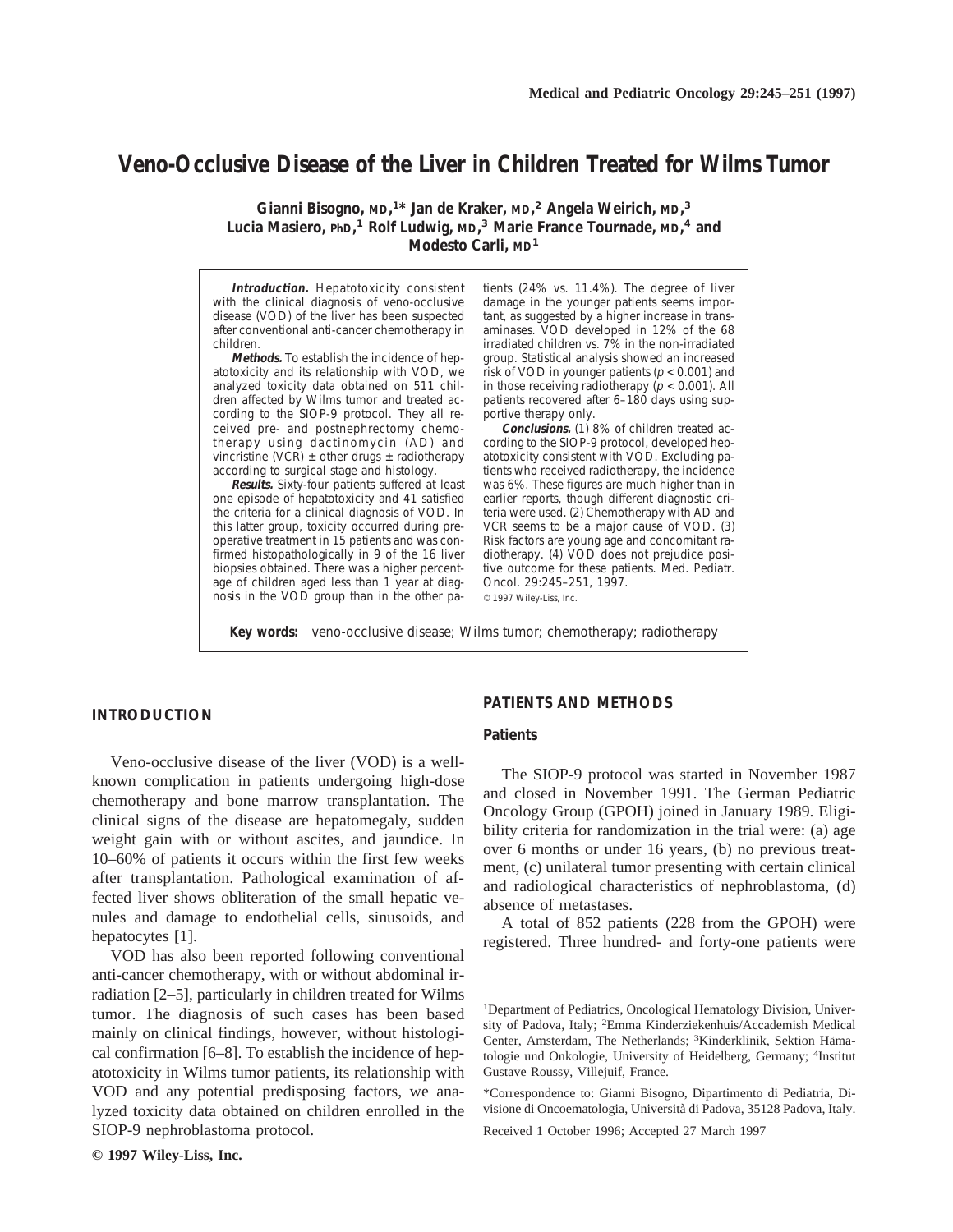

**Fig. 1. SIOP PROTOCOL (stage I, II, III):** *Preoperative chemotherapy:* A = dactinomycin 15  $\mu g/kg \times 3$  days; V = vincristine 1.5 mg/m<sup>2</sup>  $\times$  1 day, weeks 1,2. *Postoperative chemotherapy:* a) Unfavorable histology: D = dactinomycin 30  $\mu$ /kg  $\times$  1 day, week 5; E = epirubicin 50 mg/m<sup>2</sup> × 1 day, week 1, V = vincristine 1.5 mg/m<sup>2</sup> × 1 day, weeks 1,2,3,5,7; I = ifosfamide 3 g/m<sup>2</sup> × 2 days, week 3; b) Favorable histology: A = dactinomycin 15  $\mu$ g/kg × 5 days, week 2; V = vincristine 1.5 mg/m<sup>2</sup> × 1 day, weeks 1,2,3,4,; E = epirubicin 50 mg/m<sup>2</sup> × 1 day, week 4.  $RT =$  Radiotherapy:15 Gy + boost of 10 to 15 Gy to suspicious areas.

not randomized because they did not fulfill the eligibility criteria. They were therefore classified as ''study patients''. Of the patients eligible for the trial, 129 were excluded because of lack of tumor response, significant toxicity or parents' refusal of the randomization (107), or because they were registered after completion of the randomization (22). The remaining 382 were randomized after 4 weeks of pre-operative chemotherapy to receive another 4 weeks of chemotherapy or nephrectomy.

For the purpose of this review, the 341 ''study patients'' were not considered because of the variety of clinical characteristics and treatment modalities; the analysis was consequently restricted to the remaining 511 children.

### **Treatment**

The SIOP-9 protocol treatment schedule is shown in Figure 1\*. After 4 weeks of pre-operative chemotherapy with vincristine (VCR) and dactinomycin (AD), patients were randomized to undergo nephrectomy or receive another 4 weeks of chemotherapy followed by nephrectomy. Treatment was then stratified by stage and histology according to findings at surgery.

In order to ensure a uniform dosage in the children, the protocol established that the AD dose be calculated according to body surface area. After some cases of unexpected hepatotoxicity arousing the suspicion that AD might be to blame, the SIOP Committee amended its protocol in April 1989, changing the dose of AD from 0.45 mg/m<sup>2</sup> to 15  $\mu$ g/kg. In fact, dose calculations based on body surface area tend to overestimate the dosage in younger children [9].

The Committee also recommended a liver biopsy should be performed at nephrectomy if signs of hepatotoxicity were present, in order to compare the clinical picture with histological findings. Liver function tests were not routinely required, so they were performed on a clinical basis.

#### **Liver Toxicity Study**

A computer-based search and a review of the archives were performed to find suspicious episodes of hepatotoxicity on the SIOP-9 files and data sheets. An *ad hoc* questionnaire was sent to the responsible clinician to collect more detailed clinical information on signs, symptoms, laboratory findings (including viral serology), chemotherapy, and follow-up. A copy of the pathological report was obtained if a liver biopsy had been performed. Information regarding use of blood products and type of anesthesia were incomplete so they were not considered in this analysis.

We considered hepatic toxicity as compatible with the clinical diagnosis of VOD when no other causes of liver disease were identified and at least 2 of the following features were present: jaundice, hepatomegaly  $(\geq 2 \text{ cm})$ below the costal margin), and/or right upper quadrant pain, ascites and/or sudden weight gain (>2% of baseline

<sup>\*</sup>Children under 1 year and/or less than 10 kg in weight were recommended to have 2/3 of the dose of all drugs.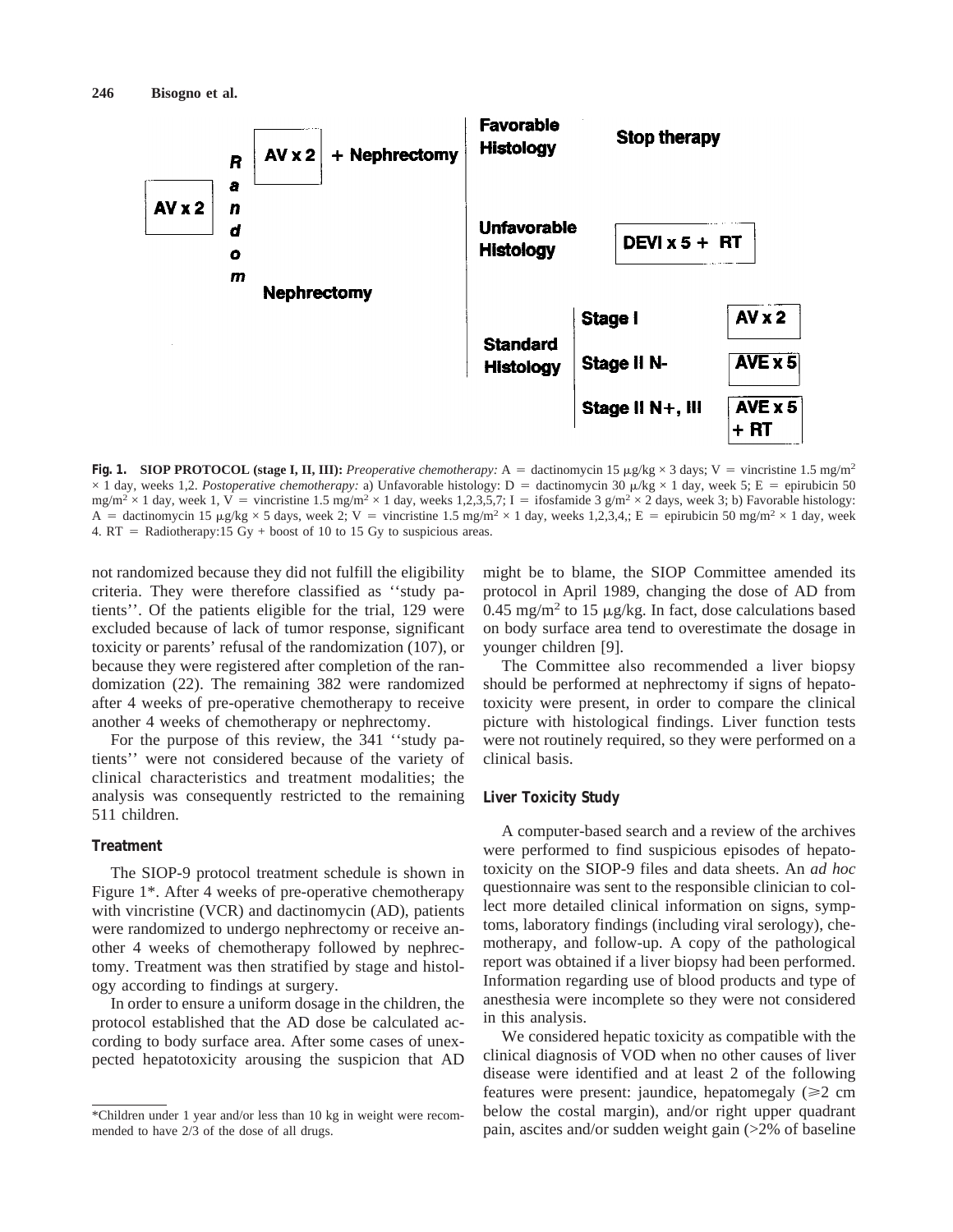|                                             | N <sub>0</sub>             | Hepatotoxicity      |                       |
|---------------------------------------------|----------------------------|---------------------|-----------------------|
|                                             | hepatotoxicity<br>(n. 447) | not VOD<br>(n. 23)  | <b>VOD</b><br>(n. 41) |
| Male                                        | 224                        | 16                  | 23                    |
| Female                                      | 223                        | 7                   | 18                    |
| Age (months): range (median)                | $6-163.7(41)$              | $10.3 - 79(43.5)$   | $6-118(18.5)$         |
| $\equiv$ 512                                | 51                         | 1                   | 10                    |
| $-12.1 - 48$                                | 223                        | 12                  | 22                    |
| $-48.1 - 72$                                | 102                        | 9                   | 5                     |
| $\rightarrow 72.1$                          | 68                         | 1                   | 4                     |
| —unknown                                    | 3                          |                     |                       |
| Weight (kg): range (median)                 | $7-62$ (15.5)              | $11-23(15)$         | $8-33(12)$            |
| $=$ $\leq$ 10                               | 78                         | $\overline{2}$      | 10                    |
| $-10.1-15$                                  | 146                        | 11                  | 18                    |
| $-15.1 - 20$                                | 131                        | 7                   | 7                     |
| $\rightarrow 20$                            | 76                         | 3                   | 6                     |
| $-\n$ unknown                               | 16                         |                     |                       |
| Body Surface $(m^3)$ : range (median)       | $0.35 - 1.7(0.6)$          | $0.45 - 0.84(0.69)$ | $0.37-1.1(0.5)$       |
| $\equiv 0.4$                                | 39                         | $\theta$            | 5                     |
| $-0.41 - 0.6$                               | 159                        | 10                  | 20                    |
| $-0.61 - 0.8$                               | 157                        | 10                  | 9                     |
| $\rightarrow 0.81$                          | 70                         | 3                   | 5                     |
| —unknown                                    | 22                         |                     | $\overline{c}$        |
| Stage                                       |                            |                     |                       |
| $-\mathbf{I}$                               | 277                        | 8                   | 21                    |
| $-\text{II}$                                | 118                        | 9                   | 9                     |
| $-\text{III}$                               | 45                         | $\overline{4}$      | 11                    |
| —unknown <sup>a</sup>                       | 7                          | $\overline{2}$      |                       |
| Actinomycin dose $(\mu g)$ : range (median) | 80-2200 (240)              | 94-350 (265)        | 80-480 (190)          |

#### **TABLE I. Characteristics of Patients**

<sup>a</sup>In 4 patients the diagnosis after nephrectomy was different from Wilms tumor.

body weight) due to fluid retention. The histological diagnosis was accepted when the local pathologist clearly stated a diagnosis of VOD and reported compatible pathological findings.

Patients were divided in two groups according to how the AD dose was calculated, i.e. by body area or weight. Fifteen patients with no data on the drug calculation method were assumed to have been treated according to protocol guidelines, i.e. per square meter or per kilogram, respectively, depending on whether chemotherapy was implemented before or after amending the protocol in April 1989.

#### **Statistics**

Patients and therapies were compared using Fisher's exact test and the chi-squared test. A multivariate analysis of possible risk factors for VOD was performed with a logistic regression model and the maximum likelihood method, using the SAS statistical package.

## **RESULTS**

Sixty-four of the 511 patients (12.5%) had evidence of various degrees of hepatotoxicity. Forty-one of these showed clinical features compatible with the diagnosis of VOD in the absence of other cause of liver toxicity. Twenty-three patients were diagnosed as having liver

disease of uncertain origin: 5 with a concurrent infection (2 pneumopathy, 1 enterocolitis, 1 systemic candidiasis, and 1 adenovirus infection), 9 satisfied less than 2 criteria, 3 only had raised transaminases, 5 revealed obstruction of the inferior vena cava due to tumor mass, and 1 developed jaundice after ileostomy that regressed when ileal continuity was re-established. One patient suffered a second episode of hepatotoxicity after a subsequent AD + VCR administration.

The group of patients with clinical VOD included 18 females and 23 males, aged from 6 to 118 months (median 18.5). Ten children weighed less than 10 kg at diagnosis and weight ranged for the group as a whole between 8 and 33 kg. Body surface area ranged from 0.37 to 1.1  $m<sup>2</sup>$  (median 0.5). Thirteen patients were randomized to the short and 15 to the long chemotherapy arm, while 13 were not randomized (because of toxicity in 7 cases). Twenty-one patients were classified as being in post-operative stage I, 9 in stage II and 11 in stage III (table I).

The AD dose was calculated on the basis of body surface area in 14 children. For the whole group, the median cumulative dose of AD administered before the onset of toxicity was 190  $\mu$ g/kg (range 80–480).

The characteristics of 42 toxic events are summarized in table II. Hepatomegaly was a constant finding, often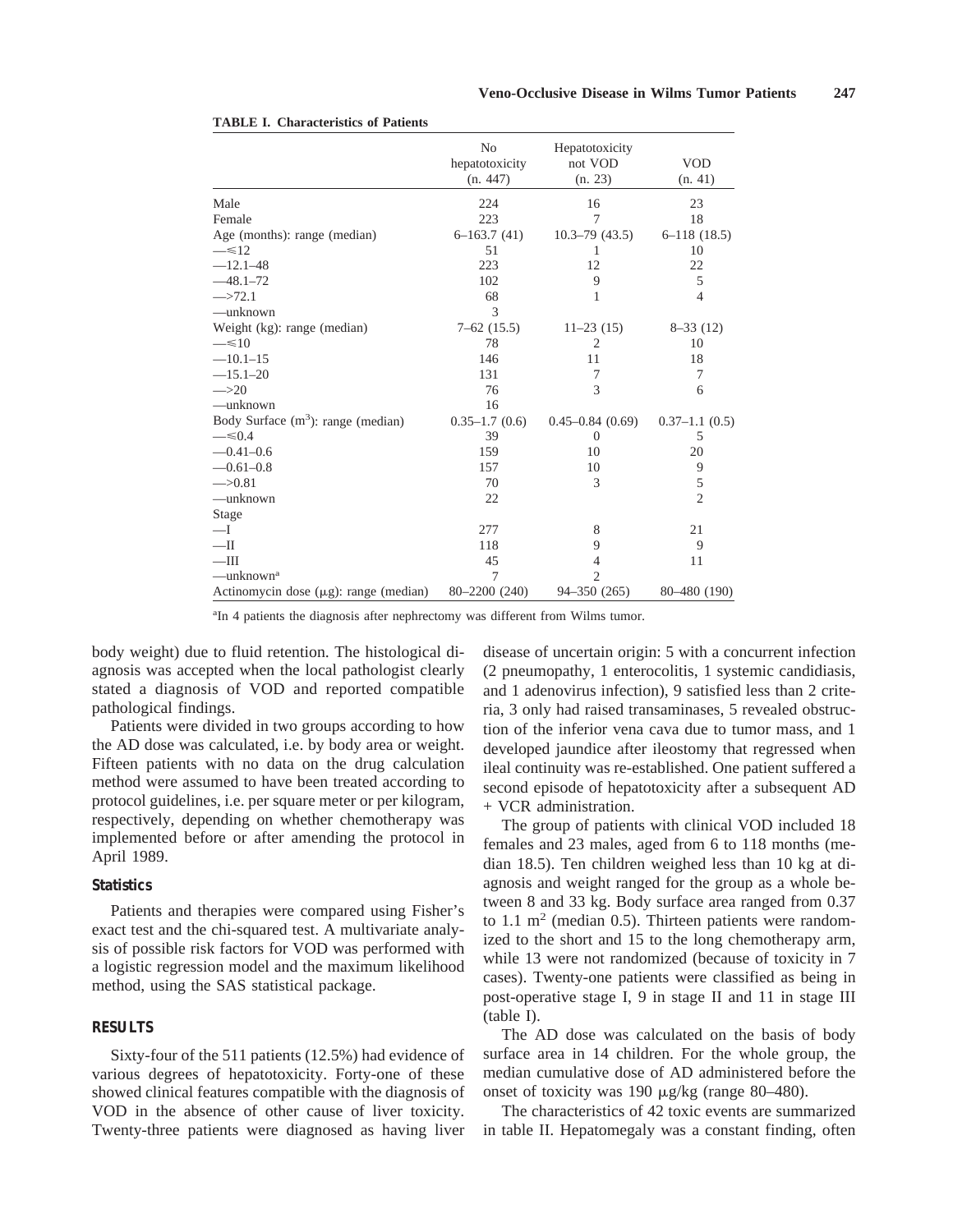#### **248 Bisogno et al.**

**TABLE II. Manifestations in Patients With VOD (42 Episodes)**

|                                           | N. patients                 | $\%$ |
|-------------------------------------------|-----------------------------|------|
| —Hepatomegaly                             | 42                          | 100  |
| —Ascites                                  | 34                          | 81   |
| —Weight gain $(>2\%)$                     | 27                          | 64   |
| —Jaundice                                 | 12                          | 28   |
| —Fever                                    | 33                          | 78   |
| —Neurologic manifestations                | 5                           | 12   |
| -Haemorrhages/haematomas                  | 5                           | 12   |
| —Skin rush                                | 4                           | 9    |
| —Abdominal pain                           | 3                           |      |
| -Pleural effusion                         | $\mathcal{D}_{\mathcal{L}}$ | 5    |
| —Paralytic ileum                          | 2                           | 5    |
| -Isolated thrombocytopenia                | 9                           | 21   |
| —Liver enzymes $>10 \times$ normal values | 20                          | 47   |
| —Other                                    | 2                           | 5    |

Other: hyponatremia, increase of pancreatic enzymes.

combined with ascites. An increase in transaminases was nearly always found after initial signs of toxicity, and this was over 10 times higher than normal in 20 cases. Isolated thrombocytopenia was noted in 9 patients.

Toxicity compatible with VOD occurred 8–147 days after starting chemotherapy (median 55.5 days). In 15 cases, this occurred pre-operatively, so none of these patients had received anesthetics before the onset of toxicity.

Ultrasound showed no particular features: in most cases, the hepatomegaly coincided with a homogeneous echostructure or hyper-echogenicity. Doppler ultrasound was performed in 2 patients and showed normal findings. At the time of the toxic event, serological investigations were performed in 19 patients for hepatitis B, in 13 for hepatitis A, in 23 for cytomegalovirus, and in 18 for Epstein Barr virus. They were negative in all case.

Radiation therapy was administered to 68 of the 511 patients. In the VOD group, 3 stage II patients (with positive nodes) and 8 stage III patients were irradiated. In 10 of these patients, toxicity developed either during (2 cases) or after radiotherapy (range 2–70 days). The dose was 20 Gy or less in 5 patients and 25–30 Gy in the others, with right-sided fields of irradiation in 5 patients.

The duration of the toxicity episode was assessed in 32 patients. Recovery, defined as the disappearance of all clinical signs of VOD and normalization of liver function tests, occurred after 6–180 days (median 22 days). After recover, chemotherapy was continued at full doses in 6 patients, suspended in 5, and in the other patients, modified mainly by reducing the AD dose by 33–50%. In this latter group, one child suffered a second episode of hepatomegaly, ascites, weight gain, thrombocytopenia, and raised transaminases (5 times the normal values), but quickly recovered.

Liver biopsies were performed in 16 of the 41 VOD patients, 12 during nephrectomy after pre-operative chemotherapy and 4 post-operatively. VOD was diagnosed by the local pathologist in 9 specimens. Other hepatic alterations included congestion and focal hemorrhage in 3 cases and single cases of hepatic peliosis and what was described as a ''minimal lesion''. The specimen revealed no abnormality in 2 cases. Biopsy was performed in 8 patients when physical and biochemical signs of hepatic toxicity were still present and VOD was histologically confirmed in 7 of these. One further patient underwent biopsy 5 days after normalization of the abnormal signs and showed mild changes of VOD. Four patients with a normal histology or lesions other than VOD were biopsied after recovering from toxicity. Insufficient relevant information was available on the remaining 3 patients, one of whom was in the VOD group. The time elapsing between the onset of liver toxicity and the biopsy was not significantly different in patients with and without VOD. In one further child, the biopsy was performed at nephrectomy, before the onset of hepatic toxicity, and it showed hepatic peliosis. In the 23 patients with no VOD hepatotoxicity, 6 biopsies were performed: 3 showed normal findings, and single cases of fibrosis, peliosis, and alterations compatible with Budd-Chiari syndrome were found.

The overall survival of the VOD group is 94% and the event-free survival is 82% at 5 years. These values do not differ significantly from the results in the whole group of patients eligible for the trial.

There was a different age and weight distribution between the groups considered in this analysis (table I). On univariate analysis, the VOD cases were significantly younger ( $p = 0.008$ ) and weighed less ( $p = 0.07$ ) than the other patients in the study. In particular, there was a greater proportion of children aged less than 1 year in the VOD group: 24% (10/41) vs. 11.4% (78/444), suggesting that this age group is more at risk than the older children  $(p = 0.01)$ . Moreover, 7 of the patients under 12 months old showed a marked increase in transaminases (>10 times normal values). Lower doses of AD were administered to the group with VOD (190 vs. 240  $\mu$ g, *p* < 0.0001) because of the drug reduction recommended by the protocol in children under 12 months old. VOD developed in 10/68 irradiated patients (14%) and in 31/433 (7%) cases in the group receiving no radiotherapy. Patients who received post-operative abdominal irradiation proved to be more at risk of VOD ( $p = 0.02$ ) and also marginally more at risk of hepatotoxicity ( $p = 0.063$ ). Sex and body surface area were not significant variables, nor was the method of AD administration-even in babies under 12 months old or weighing less than 10 kg. A multivariate analysis considering patient characteristics (sex, age, weight, body surface area), AD dosage and administration method, and radiotherapy, confirmed the importance of age ( $p = 0.001$ ) and radiotherapy ( $p =$ 0.001).

Age was even significantly associated with VOD (*p*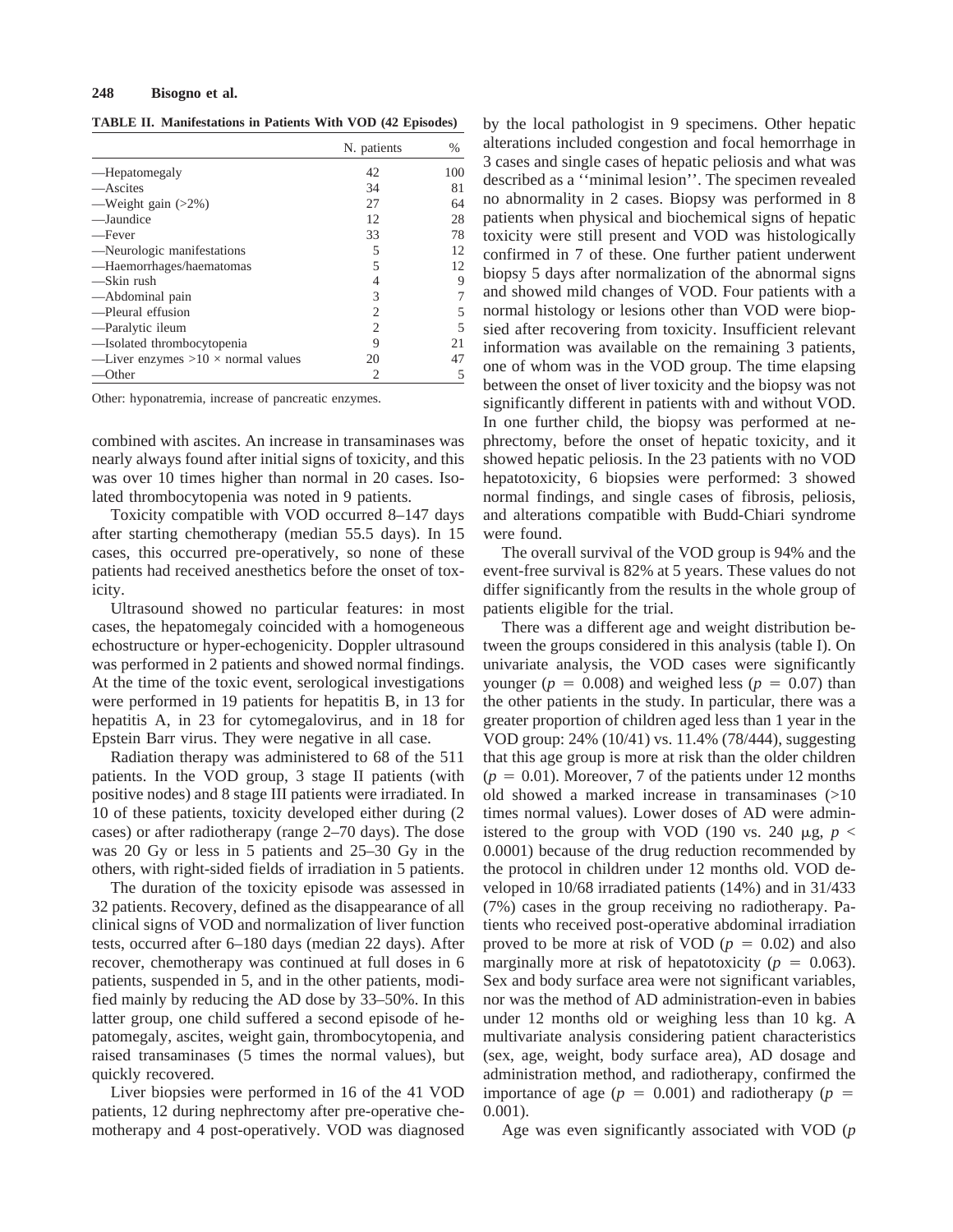$= 0.025$ ) in the subset of 20 patients with very high transaminase levels (>10 times normal), while it was impossible to confirm the role of radiotherapy because only 2 children in this group were irradiated.

#### **DISCUSSION**

Hepatic VOD is a common complication after bone marrow transplantation and can affect up to 54% of patients. Severity varies, from mild and reversible to progressive and fatal [10]. The occlusion of small veins is often not limited to the liver, leading to a clinical picture of multiple organ failure [11].

VOD is primarily a clinical diagnosis based on criteria defined by McDonald et al. [1] in transplanted patients: jaundice or serum bilirubin  $> 2$  mg/dl, hepatomegaly or right upper quadrant pain, ascites, or unexplained weight gain. At least two of these features are required for the clinical diagnosis of VOD if the onset is within 30 days of transplantation and providing that other potential causes have been excluded. Stricter criteria have been proposed (i.e. hyperbilirubinemia plus two of the following: hepatomegaly, weight gain, or ascites) [12], but they seem to identify a subgroup of patients who are more likely to have an unfavorable outcome [13]. We identified 11 out of 41 patients fulfilling the stricter criteria. However, their outcome as well as the recovering time from toxicity were similar to the ones of the other patients.

Radiological examination might show gallbladder wall thickening and/or reversed blood flow in the portal vein on Doppler ultrasound. Such findings are not clinically useful, however, because gallbladder wall thickening seems to occur in marrow transplant recipients without VOD while vascular changes are of late onset [14,15]. Proposed markers, e.g. protein C, protein S, or serum aminopropeptide of type III collagen, are only of interest in research at present [16,17].

Liver biopsy can confirm the clinical diagnosis of VOD by showing the small intrahepatic venules narrowed by an edematous concentric subendothelial zone containing fragmented red cells, debris, and fibrillar material; surrounding sinusoids are engorged and centrilobular hepatocytes are damaged. These changes lead to intrahepatic hypertension, hepatic enlargement, hyperbilirubinemia, peripheral edema, and ascites [1]. The severity of VOD seems proportional to the number of histologic changes [18]. However, open biopsy may not always be feasible (e.g., in the severely ill), especially if there are bleeding problems. Transvenous liver biopsy poses technical difficulties and may cause fatal complications [19].

Hepatotoxicity may be observed during conventional chemotherapy. A syndrome characterized by ascites and hyperbilirubinemia has been reported following the administration of several antineoplastic drugs [3–8], particularly in children treated for Wilms tumor. In the National Wilms Tumor Study (NWTS)-4, the incidence of hepatotoxicity ranged from 2.8 to 14.3% for different schedules of AD administration in non-irradiated patients [6], and the frequency of reported cases seemed to rise after physicians were alerted by the publication of a preliminary report [20]. A lower incidence (1.4%) of hepatotoxicity in association with thrombocytopenia has been reported by the United Kingdom Cancer Study Group (UKW protocols 1 and 2) [7]. Only one case of severe hepatotoxicity was reported in 65 children observed in the Brazilian Wilms Tumor Study using dactinomycin doses identical to those considered in the NWTS-4 [21]. VOD was suspected as the basic lesion in these reports because of the similarity of symptoms seen in transplanted patients, but it was impossible in the Wilms tumor children to obtain any histological confirmation.

In our series, the incidence of hepatotoxicity with findings compatible with VOD was 8% for the whole group and 6% if patients who received radiotherapy were excluded. This figure is higher than the 2.8% reported by the NWTS in children treated with a similar dose of AD  $(15 \mu g/kg/day$  for 5 days).

As mentioned in the NWTS study, this could be partly explained by the greater attention of clinicians to this particular type of toxicity. SIOP-9 was a multinational study and a different attitude to the diagnosis of VOD is to be expected in different countries. In particular, we noticed that in Germany-where a study on VOD was conducted on a national basis [22]-a slightly higher incidence was reported (10% in the GPOH vs. 7% in the SIOP patients).

A more likely explanation, however, lies in the different definitions of hepatic toxicity used by our group as opposed to other investigators. The American and English reports are based on increased transaminases rather than on clinical criteria of VOD. A marked increase in transaminases is not necessarily characteristic of VOD [11] and 22 out of 42 episodes would have been excluded from our series using the NWTS criteria. Finally, although we were unable to correlate hyperbilirubinemia with the severity of hepatotoxicity, as reported in transplanted patients [10], it is possible that our definition enabled us to pinpoint milder cases of VOD. In fact high blood bilirubin level was found in only 23% of the patients of our series, while it was documented in 54% of the cases in the NWTS [6].

Chemotherapy with VCR and AD seem responsible for the toxicity described. This conclusion derives from the subset of patients who suffered from toxicity during pre-operative treatment when there were no other potential causal factors; e.g. radiotherapy, inhalation of halogenated hydrocarbons for anesthesia, or concomitant infection. Chemotherapy may have increased the already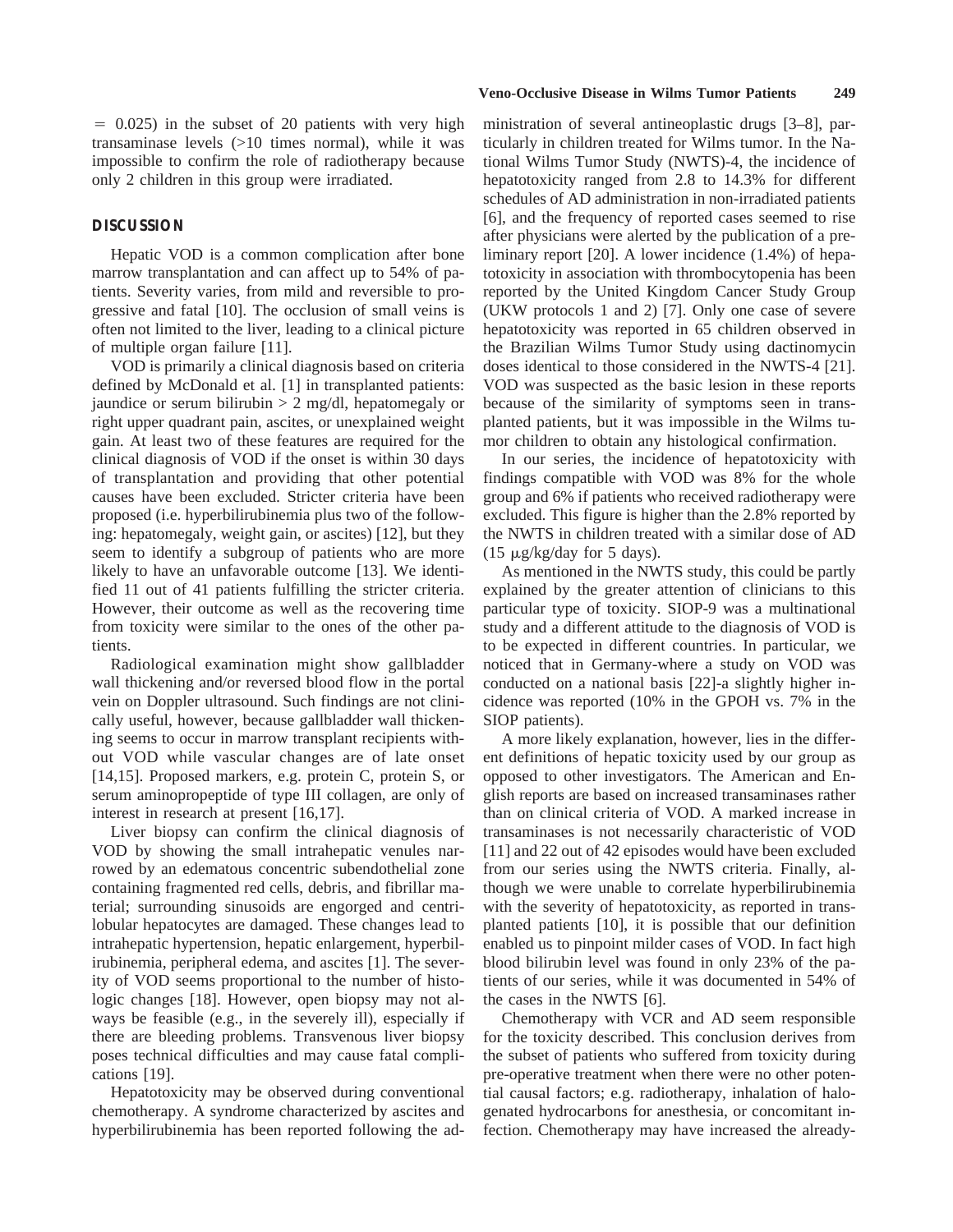established radiotherapy-induced hepatotoxicity. This effect has already been analyzed in the patients enrolled by the GPOH group: AD administered during or immediately after radiotherapy has been implicated, as well as the amount of liver included in the target field and the radiation dose delivered [22].

Potential risk factors for VOD in bone marrow transplantation patients also partly apply to those receiving conventional chemotherapy. These factors are: pretransplant hepatitis, fever and antimicrobial therapy (especially vancomycin and amphotericin), female sex, age over 15 and positive cytomegalovirus serology [23]. Serological studies were not systematically performed in our series, but there was no evidence of hepatitis prior to cell reduction therapy, as demonstrated by normal transaminase levels at diagnosis in all patients. The possible influence of fever and antimicrobial therapy was not critically examined in our study, but at review, the data shows that antibiotic therapy was started after the onset of toxicity, when fever was already present.

The role of AD as cause of hepatotoxicity is not entirely clear. In the NWTS-4 fewer toxic events were reported when the AD dose was decreased from 60  $\mu$ g/kg to 45 μg/kg. The UKW studies found no cases of hepatotoxicity in 146 patients treated with VCR alone, but 5 cases were reported among 355 patients treated with combined VCR and AD. The pre-operative AD dose adopted in the SIOP study was the same as in the NWTS-4 after the decision adopted to reduce toxicity (45  $\mu$ g/kg), though it was administered using a different schedule, but 3% of our patients developed VOD during the initial part of treatment. Furthermore, calculating the AD dose by patient weight led to a mean 25% reduction in the drug dose administered in our study, but this did not significantly protect children from VOD.

Some differences emerge between the hepatotoxicity seen in Wilms tumor and in transplanted patients: hyperbilirubinemia was found in 99% of transplanted patients [10], but only in 12/42 episodes in our study. On the other hand, we found ascites in 81% of our population as opposed to 60% of patients with edema and 23% with ascites in the transplant setting. Finally, the increase in liver enzymes seems much higher in chemotherapyassociated toxicity, especially in younger children.

VOD therapy in our patients was supportive, without using drugs such as gabexate mesylate [24], recombinant tissue plasminogen activator or heparin [1]. It seems unnecessary to withhold chemotherapy after the signs of VOD have disappeared, but clinicians must be aware that the toxicity may recur even with a lower drug dosage. No fatal hepatotoxicity was observed.

In conclusion, liver dysfunction with the clinical and pathological characteristics of VOD could affect children treated with VCR and AD for Wilms tumor. Younger children are especially at risk and the remarkable increase in transaminase levels—especially in children less than 1 year old—may suggest a higher degree of liver toxicity. Neither AD schedule nor a dosage reduction in younger children (by calculating the dose according to body weight) seem to influence the incidence of toxicity, but a relationship between radiotherapy and concomitant AD administration has been suggested. VOD is primarily a clinical syndrome with a favorable outcome and liver biopsy should be reserved for selected cases when the clinical picture is doubtful. Supportive therapy seems adequate for these patients, but recurrence is a possibility when chemotherapy is restored. The overall good prognosis of patients with Wilms tumor is not significantly altered by the occurrence of hepatotoxicity.

#### **ACKNOWLEDGMENTS**

We thank J de Jonge and A. van Veen for their muchappreciated assistance. We also thank Dr. GJ D'Angio for reviewing the manuscript and for editorial assistance. This work was supported in part by an Italian Grant ''MURST 60%''

#### **REFERENCES**

- 1. Mc Donald GB: Veno-occlusive disease of the liver following marrow transplantation. Marrow Transpl Rev 3:49–56, 1993/94.
- 2. Griner PF, Elbadawi A, Packman CH: Veno-occlusive disease of the liver after chemotherapy of acute leukemia. Ann Intern Med 85:578–82, 1976.
- 3. Satti MB, Winbren K, Gordon-Smith EC: 6-Thioguanine as a cause of toxic veno-occlusive disease of the liver. J Clin Pathol 35:1086–1091, 1982.
- 4. D'Cruz CA, Wimmer RS, Haecke HT, Huff DS, Naiman JL: Veno-occlusive disease of the liver in children following chemotherapy for acute myelocytic leukemia. Cancer 52:1803–1807, 1983.
- 5. Asbury RF, Rosenthal SN, Descalzi ME, Ratcliffe RL, Arseneau JC: Hepatic veno-occlusive disease due to DTIC. Cancer 45: 2670–2674, 1980.
- 6. Green A, Norkool P, Breslow NE, Finklestein JZ, D'Angio GJ: Severe hepatic toxicity after treatment with vincristine and dactinomycin using single-dose or divided-dose schedules: a report from the National Wilm's Tumor Study. J Clin Oncol 8:1525– 1530, 1990.
- 7. Raine J, Bowman A, Wallendszus K, Pritchard J: Hepatopathythrombocytopenia syndrome-a complication of dactinomycin therapy for Wilms tumor: a report from the United Kingdom Childrens Cancer Study Group. J Clin Oncol 9:268–273, 1991.
- 8. Oberlin O, Tournade MF, Daltroff G, Quintana E, Tron P, Chastagner P, Brunat-Metigny M, Lutz P, Otten J, Jullien M: Hepatic toxicity compatible with veno-occlusive disease after actinomycin-D in non-irradiated Wilms tumour. Med Pediatr Oncol 17:317, 1989.
- 9. Corn BW, Goldwein JW, Evans I, D'Angio JG: Outcome in lowrisk babies treated with half dose chemotherapy according to the third National Wilms Tumor Study. J Clin Oncol 10:1305–1309, 1992.
- 10. Bearman SI: The syndrome of hepatic veno-occlusive disease after marrow transplantation. Blood 85:3005–3020, 1995.